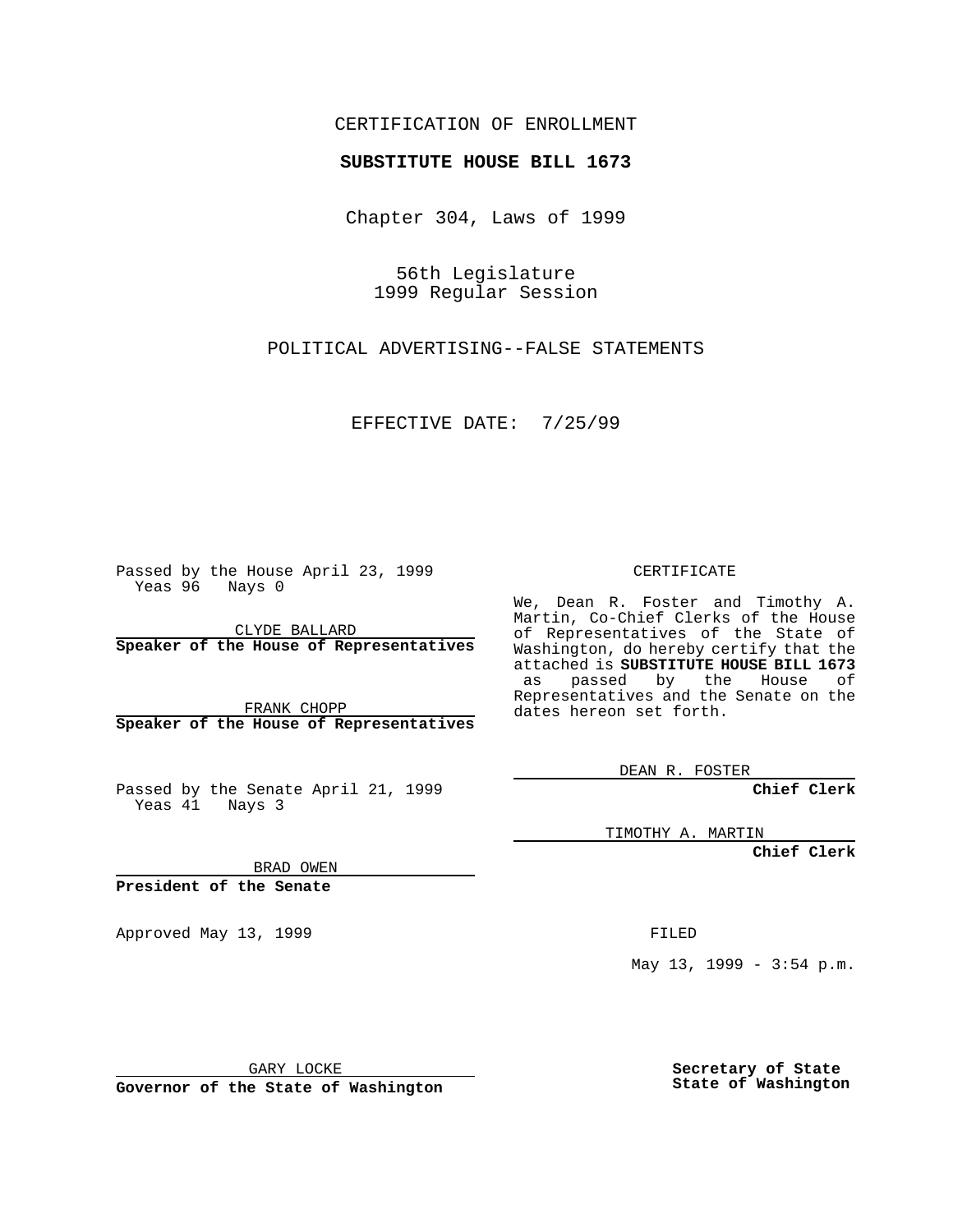## **SUBSTITUTE HOUSE BILL 1673** \_\_\_\_\_\_\_\_\_\_\_\_\_\_\_\_\_\_\_\_\_\_\_\_\_\_\_\_\_\_\_\_\_\_\_\_\_\_\_\_\_\_\_\_\_\_\_

\_\_\_\_\_\_\_\_\_\_\_\_\_\_\_\_\_\_\_\_\_\_\_\_\_\_\_\_\_\_\_\_\_\_\_\_\_\_\_\_\_\_\_\_\_\_\_

#### AS AMENDED BY THE SENATE

Passed Legislature - 1999 Regular Session

#### **State of Washington 56th Legislature 1999 Regular Session**

**By** House Committee on State Government (originally sponsored by Representatives Lambert, O'Brien, Thomas and Sullivan)

Read first time 03/02/1999.

 AN ACT Relating to false political advertising; amending RCW 42.17.530; and creating a new section.

BE IT ENACTED BY THE LEGISLATURE OF THE STATE OF WASHINGTON:

 NEW SECTION. **Sec. 1.** (1) The Washington supreme court in a case involving a ballot measure, State v. <sup>119</sup> Vote No! Committee, 135 Wn.2d 618 (1998), found the statute that prohibits persons from sponsoring, with actual malice, political advertising containing false statements of material fact to be invalid under the First Amendment to the United States Constitution.

 (2) The legislature finds that a review of the opinions indicates that a majority of the supreme court may find valid a statute that limited such a prohibition on sponsoring with actual malice false statements of material fact in a political campaign to statements about a candidate in an election for public office.

 (3) It is the intent of the legislature to amend the current law to provide protection for candidates for public office against false statements of material fact sponsored with actual malice.